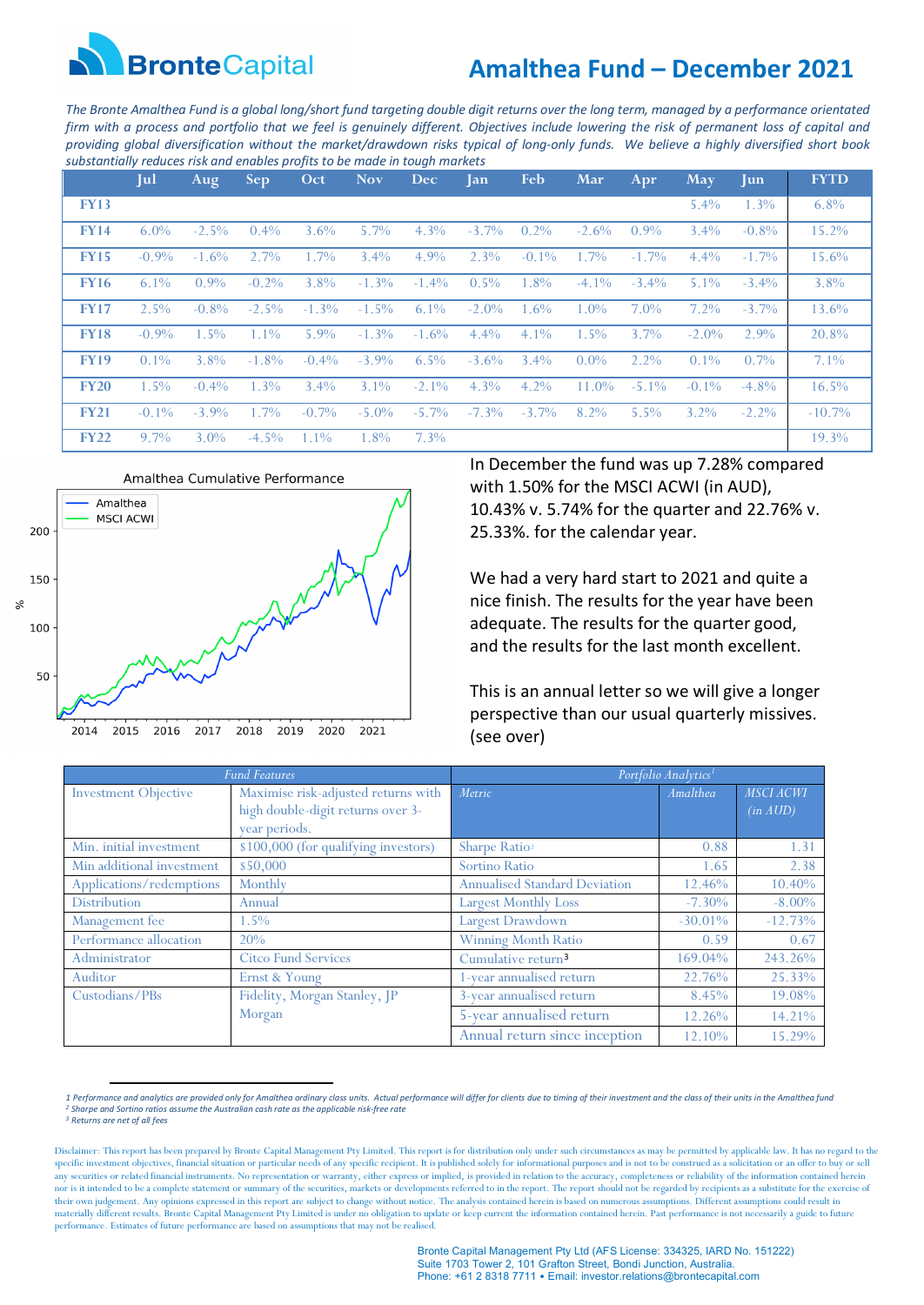Twelve months ago market conditions were hostile to our strategy. The driver was a wave (perhaps more than 40 million strong) of new retail investors speculating in stocks about which they knew little. These investors often had the historical perspective of a goldfish. Many bought stocks in companies they had never heard of, recommended on the internet by people they had never met. Sometimes they did this with money they did not have.

This is what we said in our December 2020 letter:

*The rise in garbage stocks has been very difficult for us. We short garbage stocks. On the plus side we look at shorting opportunities now and see a "target rich environment". Alas, recent experience tells us that the targets can shoot back.* 

*Rampant speculation in growth-oriented and garbage stocks has had many drivers – but the one that matters most to us is the massive increase in the number, value and confidence of retail investors, particularly online retail investors, often young and with no investing experience or historical perspective. It is not uncommon to have 20-year-old "investors" ask you about call options. The widespread retail interest in short-dated, highly levered positions is reflected in massive call option volume in the most speculative retail stocks. Tesla has literally billions of dollars in one-week call options every week, even in the low-volume Christmas week…*

*Historically the biggest driver of our short book – and the driver that has worked best for us – is shorting stocks aggressively promoted to retail investors. We seek to find the most cynical and self-serving promoters who promote fads, frauds and failures to retail investors. But "sold to naïve investors" is a basic tell.* 

*This tell has not worked in 2020. Indeed, it is a way to lose considerable money as a short seller. When you think the retail investors being promoted this new shiny fraud (that they cannot possibly know anything about) are hitting exhaustion, a new wave of newbies – with their Robinhood accounts – comes to bid your short up double or triple.*

Remarkably things got even worse than this in the first quarter. The aggressive buying of short-dated options produced the "gamma squeeze". The idea was that short-dated options could force market makers to buy huge quantities of stock if the stock were to rise – producing meteoric though technically driven stock rises. The most important variable for many stocks became open-interest in weekly options.

The most notable gamma squeezes were in Gamestop (a retailer of computer games on CD ROMs) and AMC (a levered owner of multiplex movie theatres).

The perception (with some basis in reality) was that these massive moves were driven by shorts covering. This flame was fanned by people we regard as crooks – people who are in the business of selling their flim-flam companies to Wall Street. They managed to convince goldfish investors the high short interest in their promote was a reason that they should buy it. This "get shorty" attitude on Wall Street has resulted in a massive financial transfer from Main Street (but particularly youthful "investors") to promoters. 2020 and 2021 were a time for stock fraudsters to get dynastically wealthy.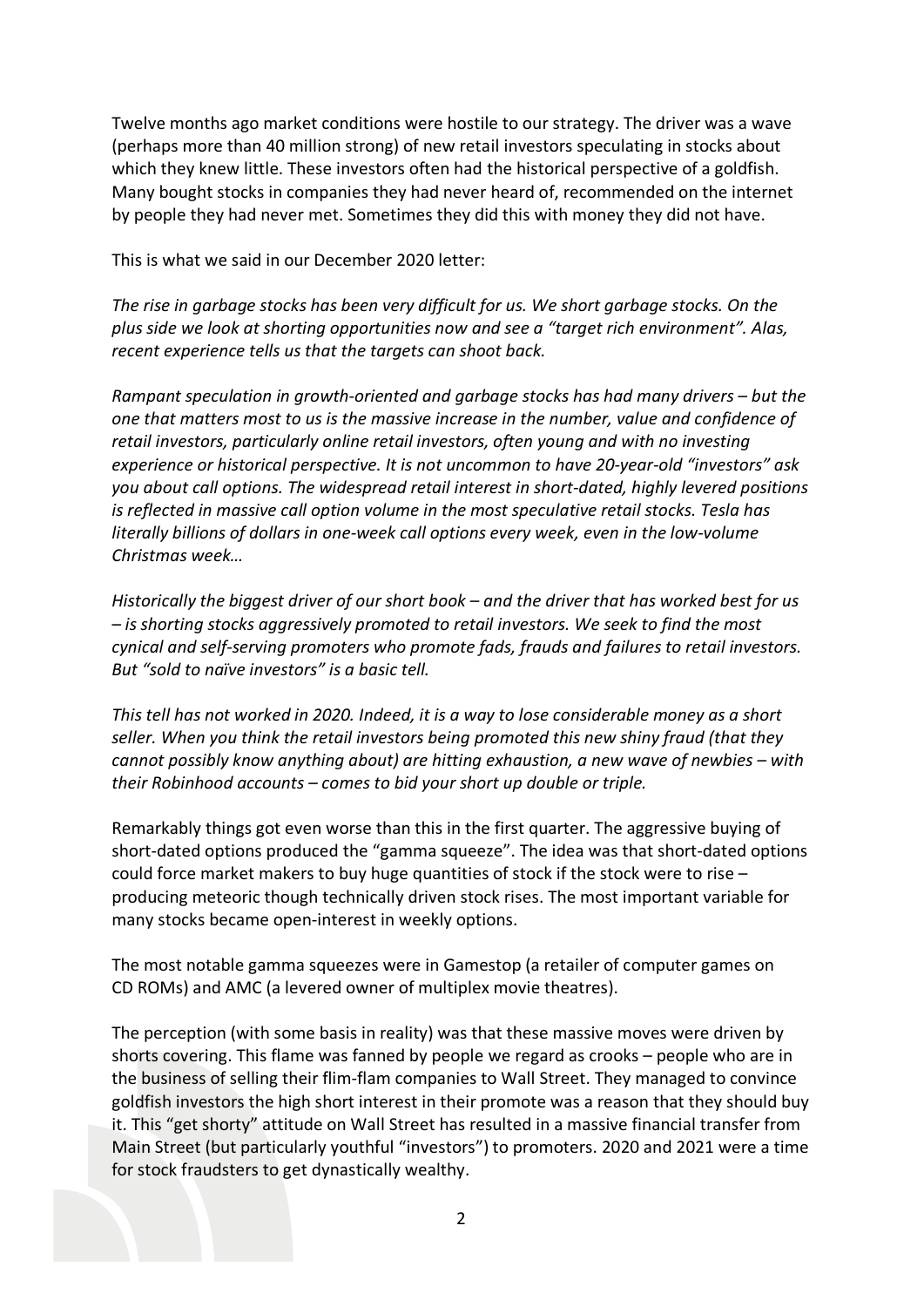Whatever. A "get shorty" situation was threatening to us. The stock promoters were getting wealthy mostly at the expense of naïve retail investors – but alas also partially at our expense.

It was not pleasant.

#### *What to do about it?*

There were several things we did about this.

We shrank (even further) the size of our short positions – especially if there was a high borrow cost or high short interest. This meant a few things. The number of shorts we have doubled over the year. This was possible because it was a target-rich environment, but it also required considerable investment in portfolio management technology.

Secondly the amount of our portfolio which has a high borrow cost or high number of days to close (indicators of excessive short interest) has fallen and continues to fall. We suspect that this makes us less attractive to our prime brokers but so be it. We have always been wary of "crowded shorts". This fear has been amplified.

We also shrank the size of positions in gamma-driven stocks. This involved considerable math.

Every day we download all option positions for stocks traded in America. We assume that the options are being delta-hedged by market makers and we estimate how many shares the market makers hold to hedge appropriately. We also estimate how many shares market makers would need to hold as a hedge if the stock were to double. The difference is how many they would need to buy – and is a very good estimate of how many shares would need to be purchased in a "gamma squeeze".

We have done this for every stock in America – something that would be impossible without computers.

We have shrunk positions in any stock susceptible to a gamma squeeze to trivial levels. (4 bp positions are common.) As gamma squeeze risk has reduced our position size has increased. This is but part of the investment we have made in portfolio management tools.

### *Results lately*

The market is within a whisker of all time highs. And yet our short-book is doing well. The retail mania has slowed. The most excessive sign of retail mania – massive investment in short-dated far-out-of-the-money options has slowed dramatically. We are far less scared of a gamma squeeze in one of our names than we were in February.

In the past six months we have made money on our short book despite the market taking out many new highs. There is plenty of alpha there.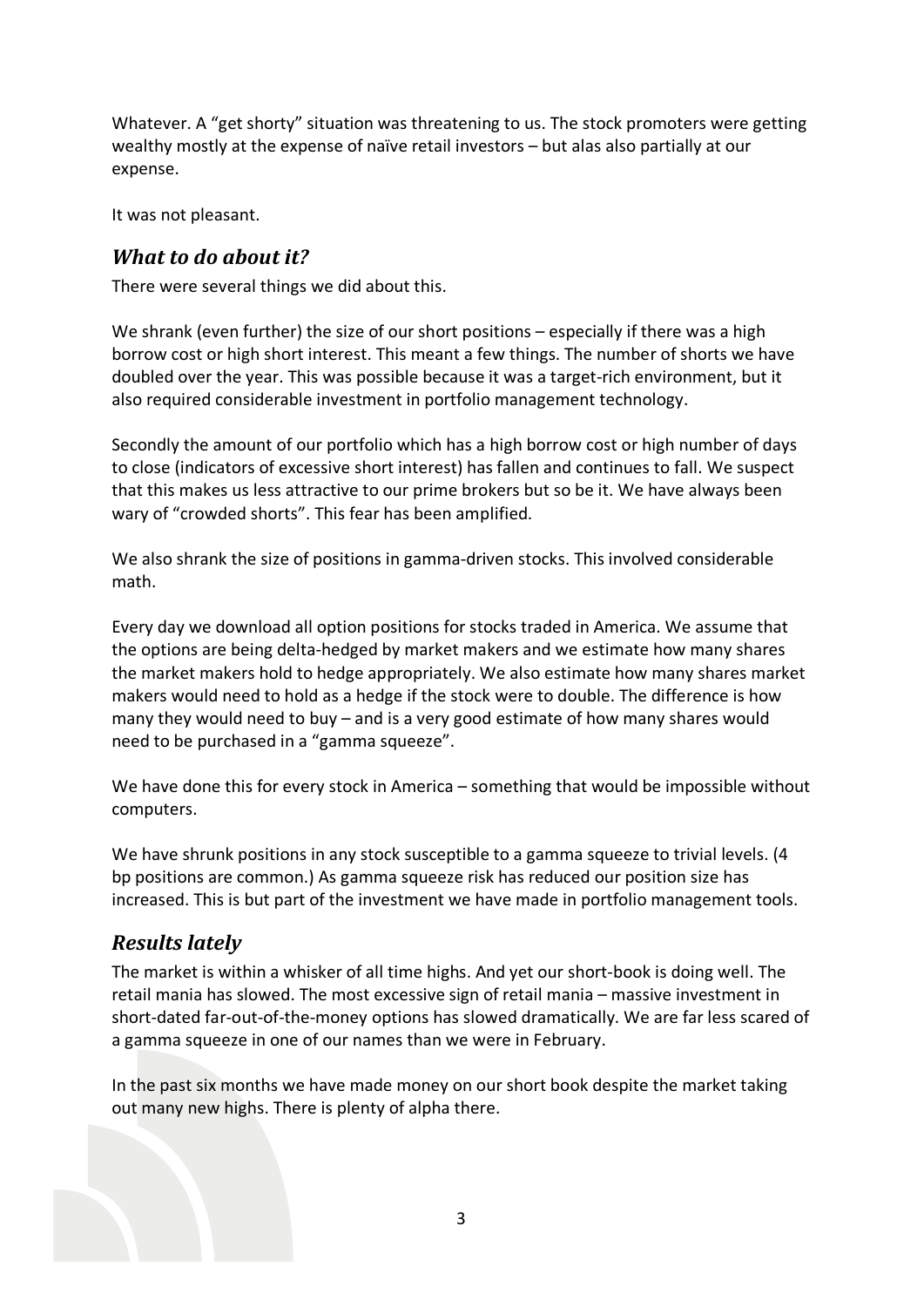Our long book however is dull and has not kept up with the market. To some degree that is expected – we have as we have repeatedly stated – been avoiding the heat of the market. But we remain unable to find investments in high quality companies we would like to hold for decades at prices that we find acceptable.

However, shorts have been giving us cash and we are deploying that cash in more longs.

This has meant we have bought a plethora of small positions in value stocks or  $-$  at least in stocks which we don't think are nauseatingly overpriced. We have small positions in companies as diverse as General Mills (a large breakfast cereal company) and Sotera Health (a company which uses Cobalt 60 to sterilize medical products).

Two longs have underperformed notably recently. These are Swedish Match and Herbalife. We have used profits from shorts to slightly increase those positions as well. Both stocks we regard as cheap – but we are by nature nervous when doubling down on losing positions. (Attached is a blog post John wrote on that issue several years ago explaining our reticence.)

### *The market in general*

The S&P 500 has had 71 closing all-time highs this year and has finished a quarter of a percent from an all-time closing high. Despite undeniable market strength we are seeing losers everywhere. Strategies that have performed very well are now performing badly.

The two big losing strategies have been

- a) Buying overhyped retail stocks
- b) Hyper-growth at any price.

As noted, we are short overhyped retail stocks. We are benefiting from that.

But we have not been short the growth-at-any-price companies even though we regarded several of them as suspect. The poster-girl for growth at any price has been Cathie Wood at Ark Invest. The flagship fund (an ETF with ticker ARKK) is down 26 percent in the past six months. Her genetics fund (ETF with ticker ARKG) is down 34 percent in the past six months.

These are not small losses – the Ark complex peaked with over 50 billion in assets.

Cathie Wood has been complaining of an irrational bear market in "innovation stocks".

Maybe – but this is a bear market that is occurring when the NASDAQ index (the usual index for growth and tech) is up 12 percent in six months and 29 percent in a year and indices of tech stocks are regularly making new highs.

What really has happened is that the market has narrowed. Champions are falling and the money is pouring into a narrower and narrower collection of unbroken stories which continue to rise unabated.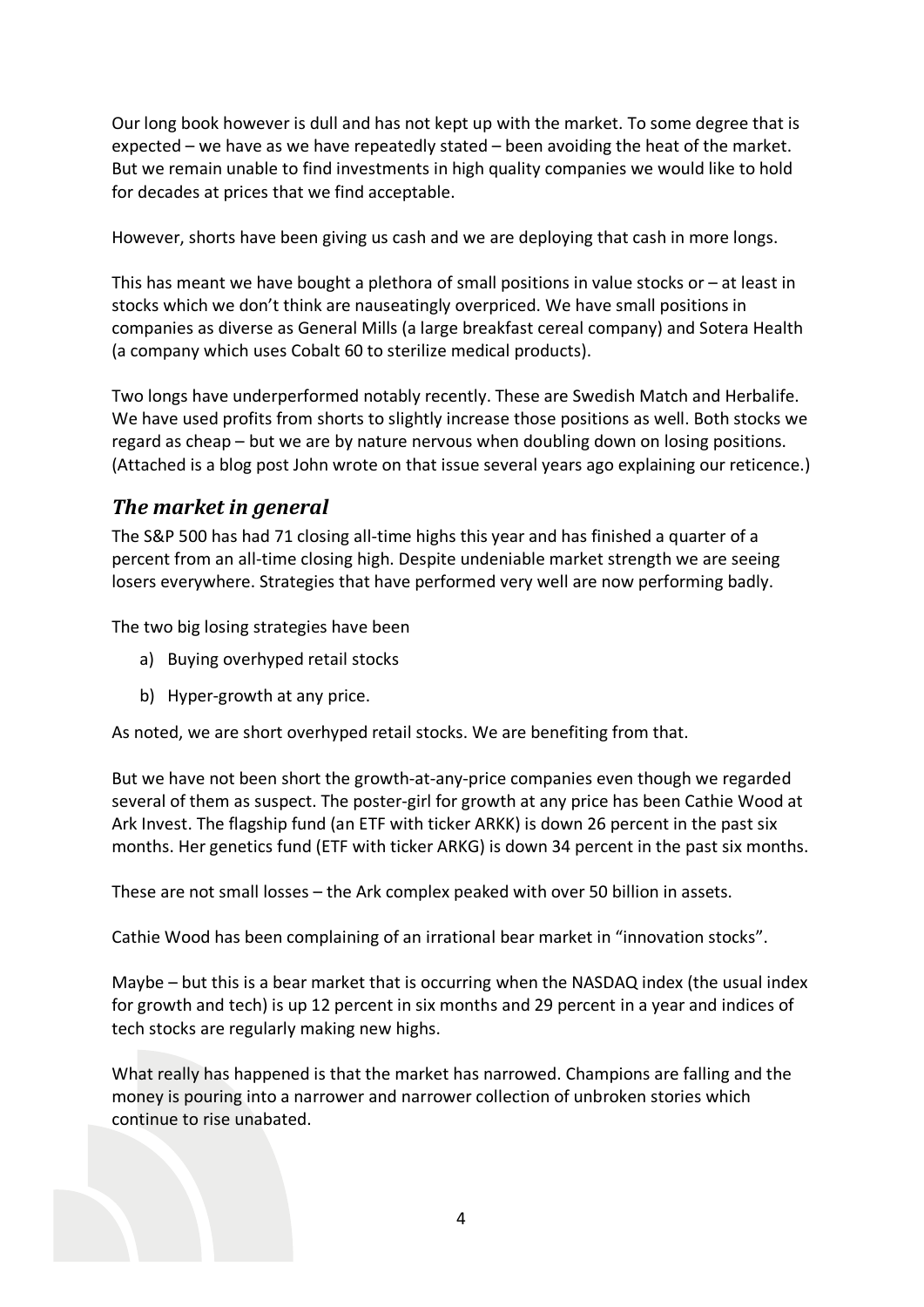This is what happened in the tech bubble where the market became very narrow indeed, led by a small coterie of nearly perfect tech stories – and where value stocks became extremely cheap.

We are not there yet. But we hope we do get there – because the years 2000-2005 were very good years for sensible value investors – and we think we know how to play that game. We think we would perform very well in a post-bubble market.

### *Australia*

Australia it seems is on a slightly different trend to the US markets. We think (though we could be wrong) that the reason is that the retail mania in Australia happened later than the retail mania in the rest of the world. Peak lockdown (and hence peak gamble-from-home) was in August 2021. This was well after lockdowns eased in other jurisdictions.

Following this pattern, we may bend our short book towards Australia in a few months. Australia has a lot of frauds too. We have discussed the reasons before – but a large captive superannuation (private pensions) market where people are effectively forced to save their salary into market mechanisms is the underlying issue. Australian super, as a policy, has mostly worked well – but it has produced a ready market for scammers to sell garbage products to the financially endowed, but less sophisticated.

Australia's defamation laws have also allowed the crooks free reign. You simply can't criticize them publicly or you will face a defamation suit. We have seen several places where crooks have been shielded by Australia's defamation rules.

Our corporate regulator (ASIC) has piled on too. The Australian defamation rules have a specific legislated exemption – you cannot defame a company with more than ten employees. But ASIC has begun legislating by regulation. If you criticize a company publicly which you have traded you can expect a regulatory inspection, thirty thousand dollars plus in legal bills and that is only if you are lucky. ASIC has taken to accompanying the Federal Police on knock-your-door down raids on completely honest short-sellers.

We see no evidence of poor intentions at ASIC, but their actions make it less likely that corporate crime will be uncovered in Australia. In the past we (and a few others) fed tip-offs to ASIC – some of which have resulted in crooks going to prison. But if you tip-off the new ASIC (or the press for that matter) about a crime you are more likely to get a subpoena than a thank-you note. The consequences are obvious.

ASIC through its actions have improved the environment for scamming in Australia.

Australia always has been good for scammers, but now it is golden.

Bluntly: we think millions of people will lose thousands of dollars of their superannuation to fraud. And we think ASIC's policy, made without legislative backing, has made the situation worse.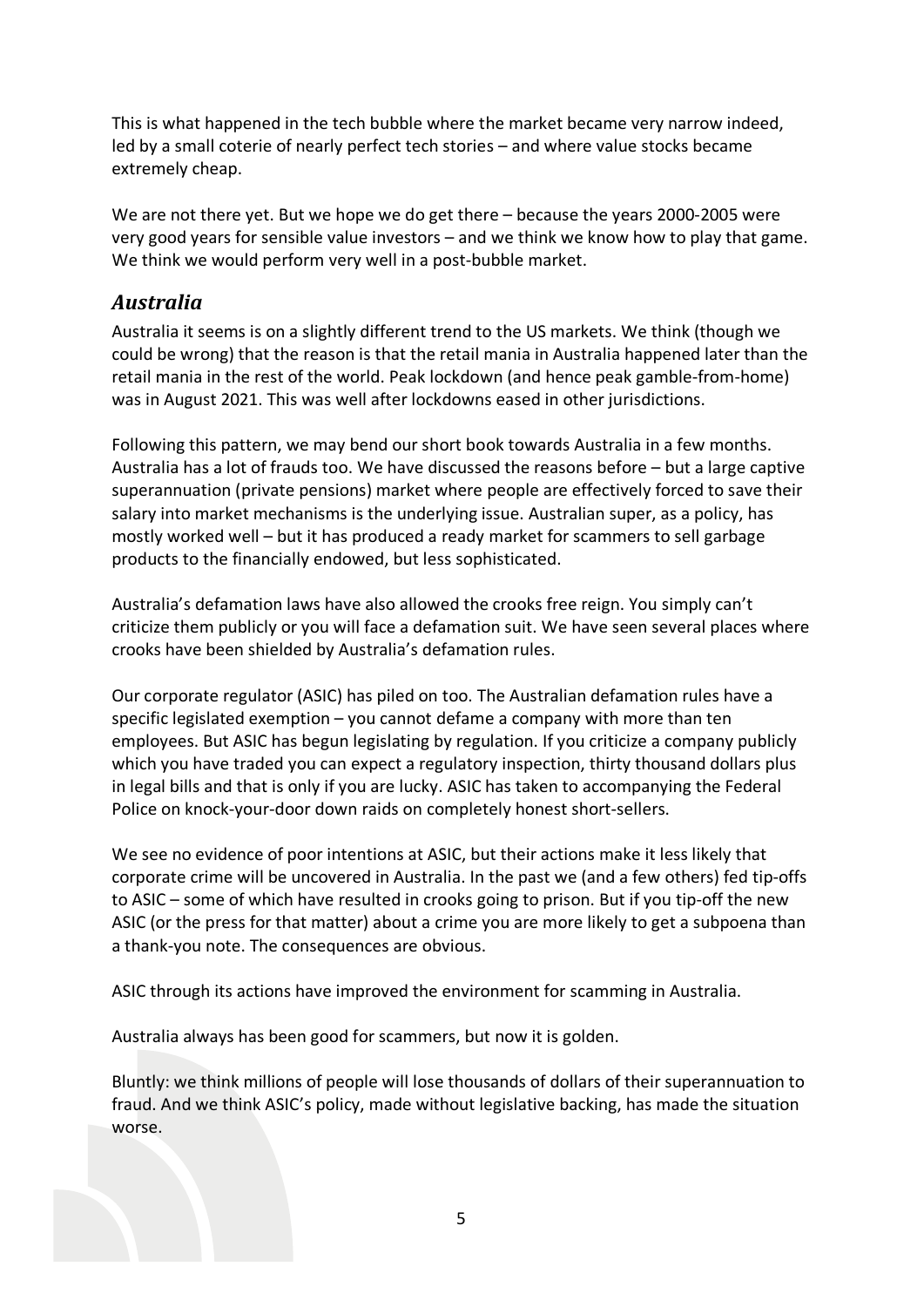We will short frauds in Australia. But we won't tell anyone any specific details because that will annoy the regulator. The frauds will continue. There will be a transfer of retirement money from working Australians to crooks. That is how the game is rigged here.

## *The future*

We think the retail mania has plenty more to unwind. Short books should do well in this environment. For reasons stated above we think this will – at least relative to the size of the economy –play out particularly strongly in Australia.

If so, our short book will provide plenty of cash which we can deploy into long investments.

It has been another roller coaster of a year. One that tested us severely but one in which we developed new tools and brought on several talented new staff members. The underlying strategy remains. In spite of markets moving ever higher our short book came back, and the risk management around it has been improved significantly.

We wish all our clients a happy new year.

The Bronte Team

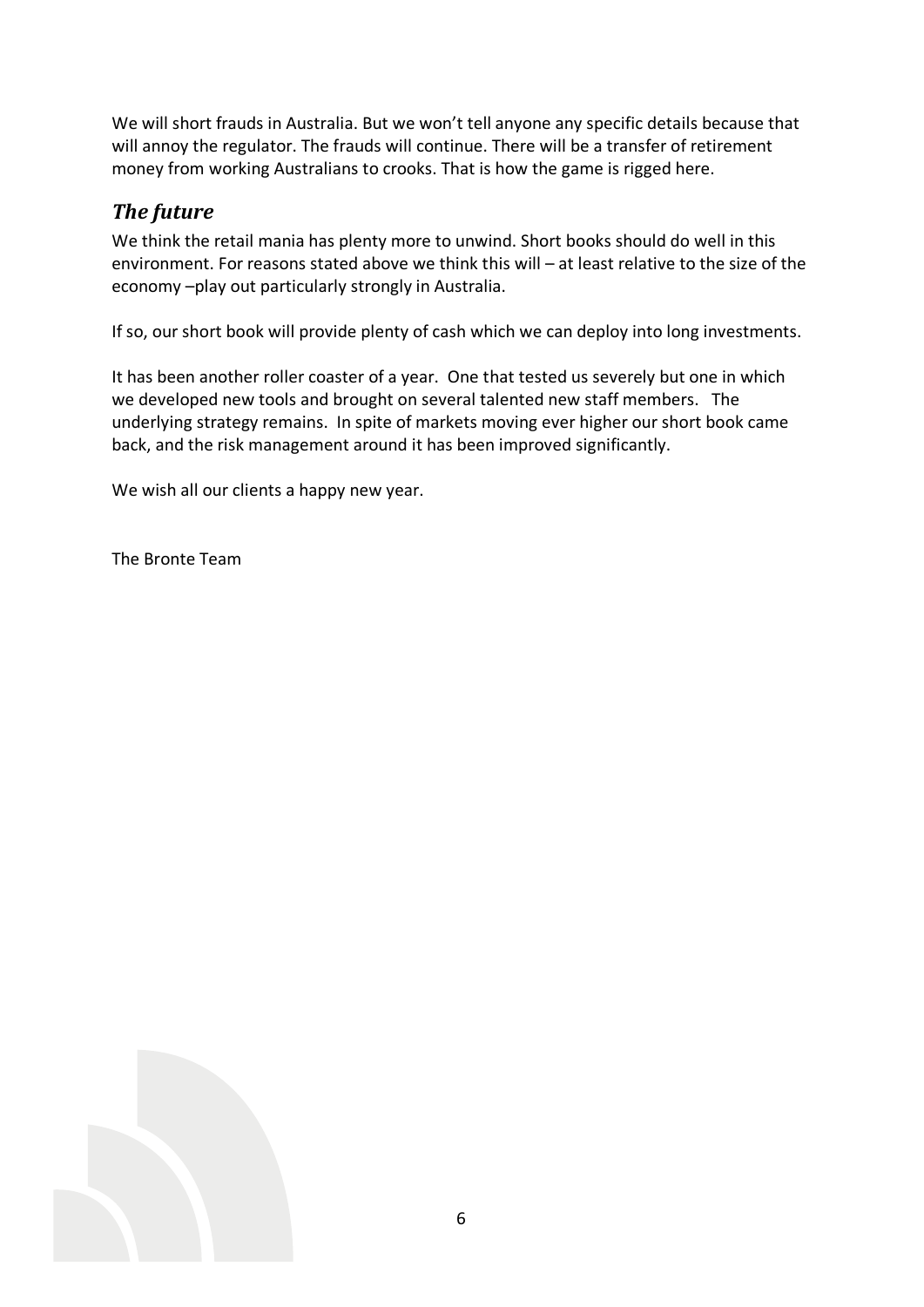# **Blog post from 2017**

--

# **When do you average down?**

The [last post](http://brontecapital.blogspot.com.au/2017/01/valuation-and-investment-analysis.html) explained why I think a full valuation is not a necessary part of the investment process. A decent stock note is 15 pages on the business, one page on the management, one paragraph or even one sentence on valuation.

Valuation might normally be a set of questions along the lines of "what do I need to believe" to get/not get my money back.

But I would prefer a simple modification to this process. This is a modification we have not done well at Bronte (at least formally) and we should do better. And that is the question of averaging down.

Warren Buffett is famously fond of "averaging down". If you liked it at \$10 you should love it at \$6. If it goes down "just buy more". And in the value investing canon you will not find that much objection to that view.

But averaging down has been the destroyer of many a value investor. Indeed averaging down is the iconic way in which value investors destroy themselves (and their clients). After all if you loved something at \$40 and you were wrong, you might love it more at \$25 and you almost as likely to be wrong, and like it more still at \$12 and could equally be wrong.

And before you know it you have doubled down three times, turning a 7 percent position into a 18 percent loss.

Do that on a few stocks and you can be down 50 percent. And in a bad market that 50 percent can be 80 percent.

And if you do not believe me this has a name: Bill Miller. Bill Miller assembled a startling record beating the S&P ever year for fifteen straight years and then blew it up. Miller had a (false) reputation as one of the greatest value investors of all time: In reality he is one of the biggest stock market losers of all time and a model of how not to behave in markets.

How not to behave is to be a false value investor, buying stocks on which you are wrong, and recklessly and repeatedly average down.

-- At the other end traders who (correctly) think that people who average down die. The most famous exposition of this is a photo of Paul Tudor Jones - with a piece of paper glued to his wall stating that "losers average losers".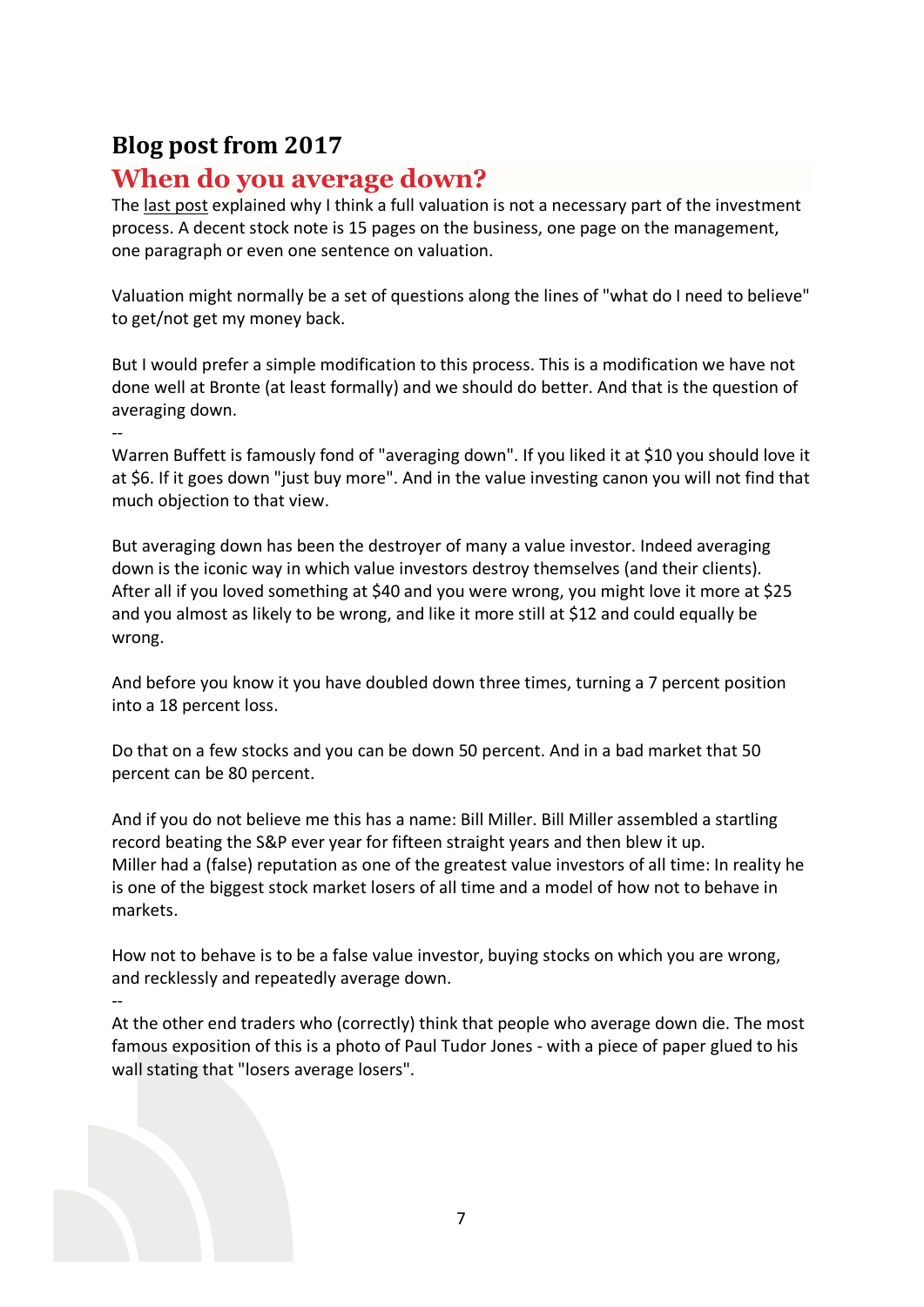

--

--

And yet Warren Buffett and a few of his acolytes have averaged down many times and successfully. And frankly sometimes I have averaged down to great success.

At least sometimes - the Bill Miller slogan is correct: ["lowest average cost wins"](http://gregspeicher.com/?p=54). Paul Tudor Jones may be a great trader - but he is not a patch on Warren Buffett.

I would love it if I had an encyclopedic knowledge of every mid-cap in Europe and could buy the odd startlingly good business when tiny and cheap. But the

task is too large. The world is complicated, and I can't cover everything.

But when I look at tasks that can be achieved by a four-analyst shop I have one very high on my list of things we can do and should do: We should get the average down decision right more often.

--

So I have thought about this a lot. (The implementation leaves a little to be desired.)

At a very big picture: averaging down when you are right is very sweet, averaging down when you are wrong is a disaster.

At the first pick the question then is "when are you wrong?", but this is a silly question. If you knew you were wrong you would never have bought the position in the first place.

So the question becomes is not "are you wrong". That is not going to add anything analytically.

Instead the question is "under what circumstances are you wrong" and "how would you tell"?

When you put it that way it becomes obvious that you must not average down (much) on highly levered business models. And looking at Buffett he is very good at that. He bought half a billion dollars' worth of Irish Banks as they collapsed. They went approximately to zero. But he did not double down. He liked them down 90 percent, he did not like them more down 95 percent.

By contrast these are the stocks that Bill Miller blew up on: American International Group, Wachovia, Washington Mutual, Freddie Mac, Countrywide Financial and Citigroup. They were all levered business models.

By contrast you can probably safely average down on Coca Cola: indeed Buffett did. It is really hard to work out a realistic circumstance in which Coca Cola is a zero. And if it is still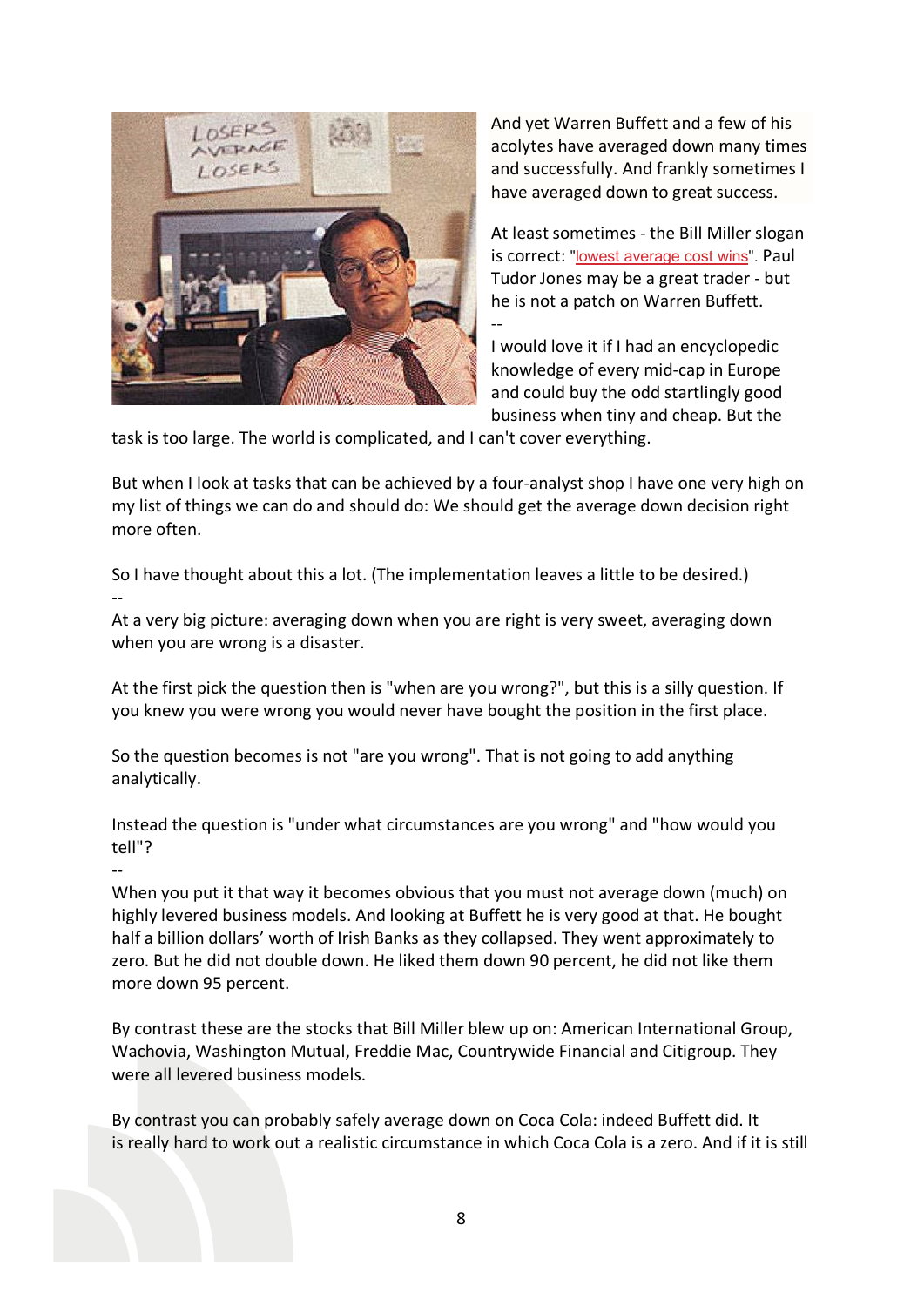growing there is going to be a price at which you are right - so averaging down is going to go some way to obtaining an average cost near or below that price.

Of course even Coca Cola is not entirely safe. You could imagine a world where the underlying problem was litigation - where some secret ingredient is found to be a carcinogen and where the company faces an uncertain future of lawsuits. It is not likely and if it happens you are going to get at least some warning that this is a circumstance on which you could be wrong. Whatever, outside that circumstance on which you might be warned, Coca Cola is not a leveraged business model subject to bankruptcy and is almost entirely unlikely to halve four times in a row. You can average that one down.

## *Operationally levered business models*

Not every business model is as as safe as Coca Cola. Indeed almost every business model is more dangerous than Coca Cola. A not financially levered mining stock can halve five or six times. If you have a mining company that mines coal at \$40 per tonne, has no debt and the price is \$60 a tonne it is going to be really profitable. But prices below \$40 (highly possible) will take profits negative. Add in some environmental clean up and some closing costs and it is entirely possible that a stock loses 95 percent of its value. Averaging down when down 40%, some more when it halves, and then halves again and it will still lose two thirds of its value. The difference between averaging stuff like that down and doing what Bill Miller did is only one of degree.

It is still a disaster. And you will have proven Paul Tudor Jones adage: losers average losers.

### *Obsolescence*

There is another iconic way that value investors lose money - and that is technical obsolescence. Kodak was made obsolescent and was a value stock all the way down to bankruptcy. The circumstances on which you might be wrong (digital photography going to 95 percent of the market) could have been stated pretty clearly in 1999.

You might thing it was worth owning Kodak as a "cigar butt stock" - plenty of cash flow and deal with the future later. There was a reasonable buy case for Kodak the whole way down. But technical obsolescence is always a way you should be wrong. When the threat is obsolescence you are not allowed to average down.

[Bill Miller averaged Kodak down.](http://www.businessinsider.com.au/bill-miller-tired-of-losing-money-on-kodak-2011-11) Ugh. ---

If I could improve our formal stock notes in any way I would like an ex-ante description of what circumstances we are allowed to average down a particular stock, and how much. We have a default at Bronte - and the default at Bronte is that we have a maximum percentage for a stock (typically say 9 percent but often as low as 3 percent depending on how we assess the risk of the stock) and as the fund manager I am allowed to spend that whenever I want but I am not allowed to overspend it. If we have a 6 percent position with a 9 percent loss limit and it halves, I am allowed to add three percentage points more to the exposure. But that is it. Simon, being the risk manager, isn't particularly fussed if add the extra when the stock is down 30 percent of 50 percent, but I can't add it twice. If it is a position on which we agree we are allowed to risk 9 percent then I am allowed to risk 9 percent.